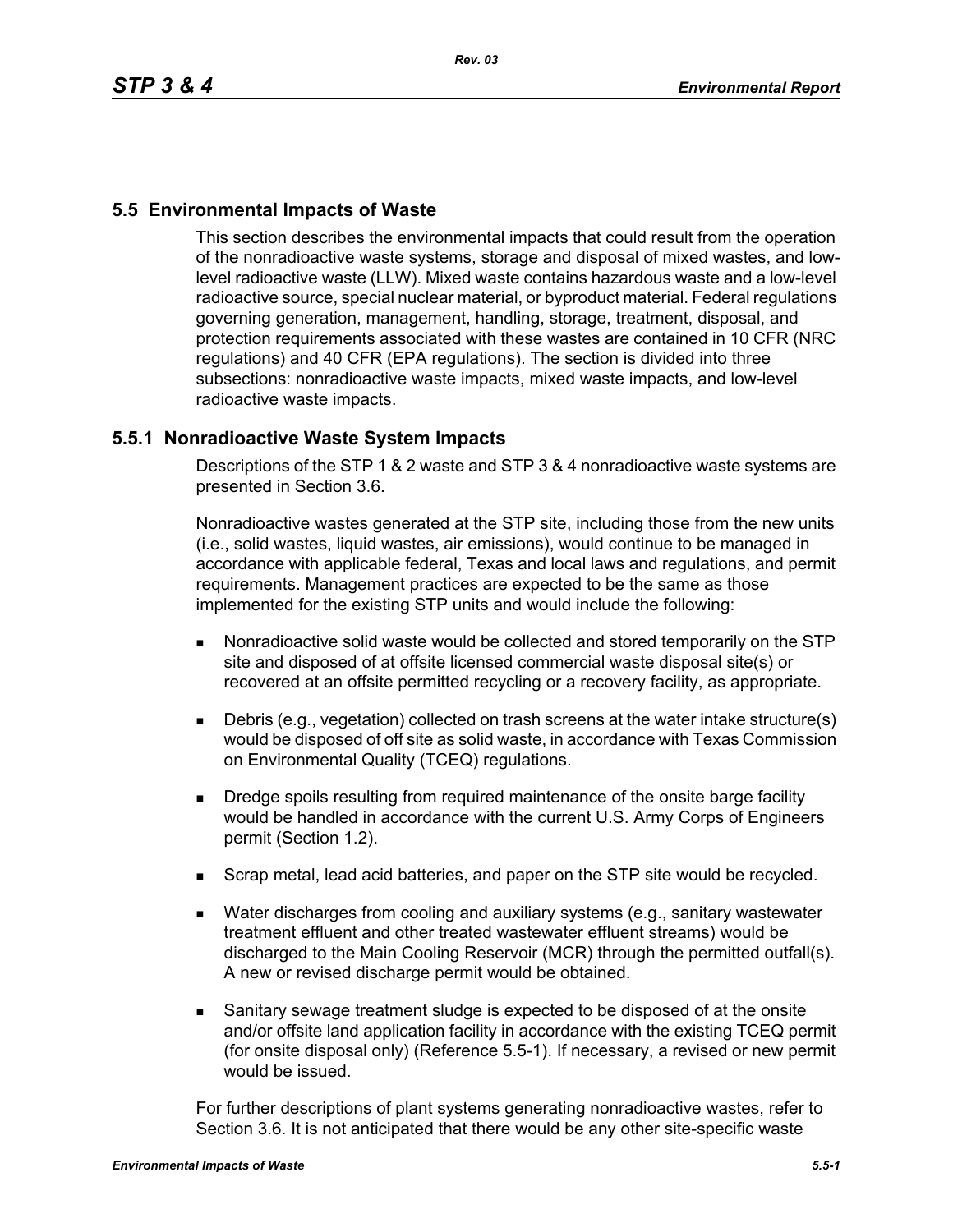disposal activities unique to the new units. The assessment of potential impacts resulting from the discharge of nonradioactive wastes is presented in the following subsections.

# **5.5.1.1 Impacts of Discharges to Water**

Nonradioactive waste water discharges to surface water would increase as a result of several aspects of STP 3 & 4 operation, such as additional cooling water system blowdown, permitted wastewater from the new units' auxiliary systems, and storm water runoff from new impervious surfaces. Table 3.6-1 lists possible water treatment chemicals that would be used for the new units, based on current usage for STP 1 & 2. As discussed in Section 3.6, sanitary and other waste water effluents discharge to the MCR though TCEQ permitted outfalls, subject to constituent permitted levels summarized in Table 3.6-2. Ambient or baseline water quality conditions are discussed in Section 2.3.3. There is one discharge outfall from the MCR (blowdown line) that releases water from the MCR to the Colorado River. Concentrations of constituents in MCR blowdown would be minimal or undetectable in the Colorado River. Smaller volume discharges associated with plant auxiliary systems would be discharged in accordance with the applicable TCEQ water quality standards. Therefore, potential impacts from constituents in the cooling water and plant auxiliary system discharges from the new units would be SMALL.

STPNOC will need to revise the existing Storm Water Pollution Prevention Plan (SWPPP), which prevents or minimizes the discharge of harmful quantities of pollutants with the storm water discharge, to reflect the addition of new paved areas and facilities and changes in drainage patterns. The impacts of the addition of impervious surfaces are expected to be negligible because Best Management Practices initiated through STPNOC's Stormwater Pollution Prevention Plan will be employed to control storm water runoff. Impacts from increases in volume or pollutants in the storm water discharge will be SMALL and will not warrant mitigation.

# **5.5.1.1.1 Sanitary Waste**

Sanitary waste will be collected in an onsite sewage treatment plant, the design of which will meet the requirements of the Texas Pollutant Discharge Elimination System (TPDES) effluent standards, specifically a biochemical oxygen demand (BOD) of 20 mg/l (daily average)/45 mg/l (daily maximum), a minimum residual chlorine requirement of 1 mg/l after a 20-minute detention, and a total suspended solids (TSS) concentration of 20 mg/l (daily average)/45 mg/l (daily maximum) (Reference 5.5-2). The wastewater treatment generated sludge would be disposed of at onsite or offsite facilities. A revised or new permit would be submitted to TCEQ for any additional discharges, if necessary (Reference 5.5-2).

It should be noted that as discussed in Section 5.5.1.1, the MCR ultimately discharges to the Colorado River at one effluent discharge point. The large volume of water available for mixing contained in the MCR, and STP's adherence to effluent discharge limitations, will result in an insignificant buildup of BOD or other sewage constituents. Therefore, based on the TCEQ effluent limit standards and the dilution provided by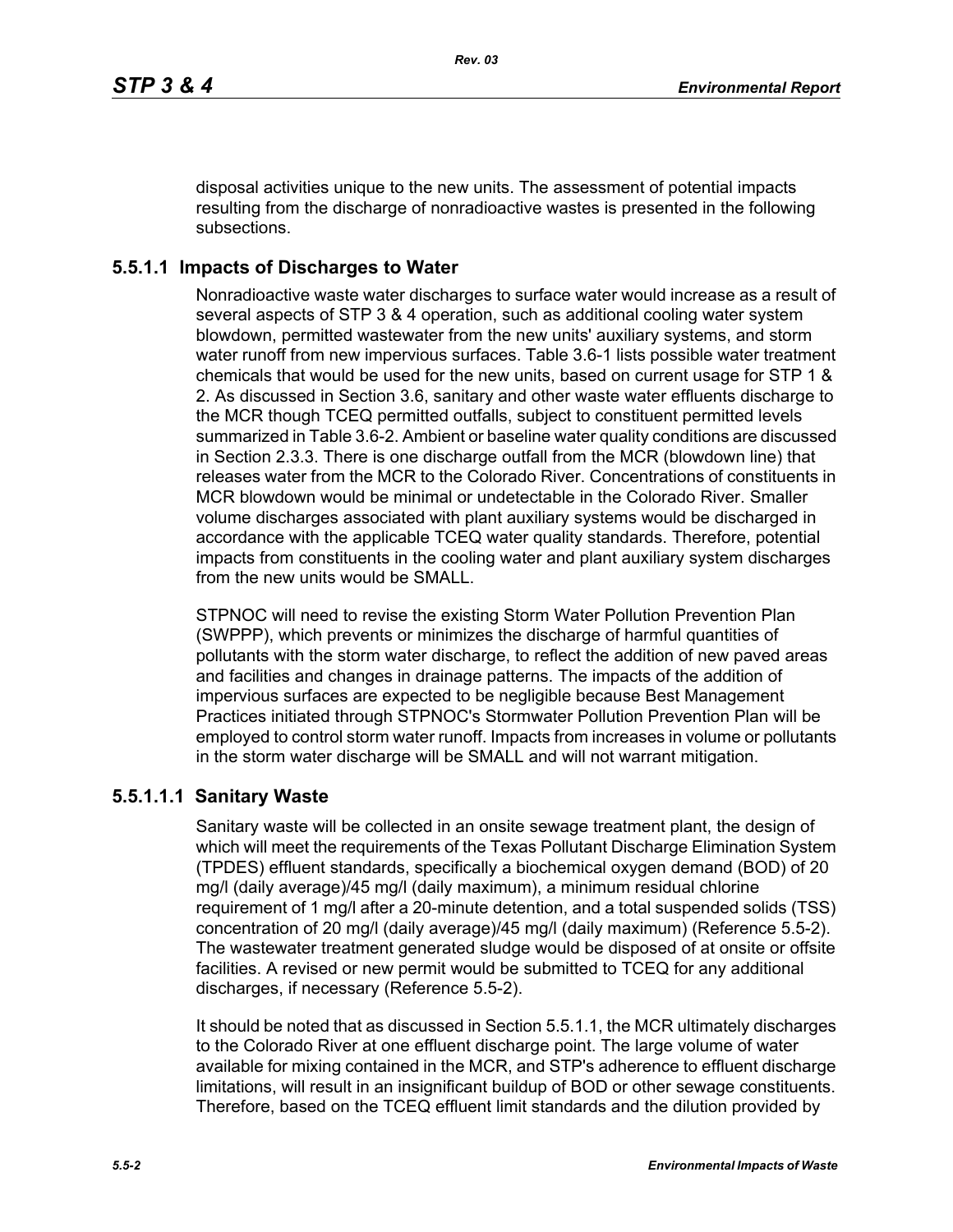MCR, potential impacts associated with increases in sanitary waste from the operation of the new units will be SMALL and will not warrant mitigation.

# **5.5.1.2 Impacts of Discharges to Land**

Operation of the new units would result in an increase in the total volume of solid waste generated at the STP site. The types of solid waste generated were discussed in Section 3.6.3.5. However, it is anticipated there would be no fundamental change in the characteristics of these wastes or the way they are currently managed at STP 1 & 2. All applicable federal, Texas, and local requirements and standards would be met with regard to handling, transportation, and offsite land disposal of the solid waste at licensed facilities. Any waste disposed of onsite (e.g., sludge) would be in accordance with a revised or current TCEQ Permit (Reference 5.5-1). Current land application permit requirements address location of the land application area with respect to water supply (ground and surface) and other water conveyance structures (e.g., irrigation channels). The land application permit further addresses soil and water table requirements, both of which would be satisfied by STPNOC if a new or revised land application permit would be necessary. Restoration of the land application areas, if necessary, would follow applicable TCEQ guidelines.

Any necessary dredging activities, and the resulting stockpiling and/or disposal of the dredged material, would be addressed in a new/revised permit (i.e., U.S. Army Corps of Engineers permit) as discussed in Section 1.2.

STPNOC has recycling and waste minimization programs in place. Approximately 70% of all nonradioactive solid waste is recycled. Nonradioactive solid waste at STP 3 & 4 would be reused or recycled according to current STPNOC policies to the extent practicable. Solid wastes appropriate for recycling or recovery (e.g., used oil, antifreeze, scrap metal, paper) would be managed through the use of approved and appropriately licensed contractors. Nonradioactive solid waste destined for offsite land disposal would be disposed of at approved and licensed offsite commercial waste disposal site(s). Therefore, potential impacts from land disposal of nonradioactive solid wastes, including onsite sludge, would be SMALL and will not warrant mitigation.

## **5.5.1.3 Impacts of Discharges to Air**

Operation of the new units would increase small amounts of gaseous emissions to the air, primarily from equipment associated with plant auxiliary systems (e.g., diesel engines, combustion turbines, diesel-driven fire pumps). These emissions are intermittent since they are associated with backup-type systems. Projected emissions from the diesel-fueled equipment are provided in Table 3.6-3. Cooling tower impacts on terrestrial ecosystems are addressed in Section 5.3.3.2.

Air emission sources associated with the new units will be managed in accordance with federal, Texas, and local air quality control laws and regulations. Several requirements for air permits (permits by rule) have been issued to STPNOC by TCEQ. For example, a permit by rule authorization has been issued to STPNOC for backup and emergency equipment (Reference 5.5-3). Based on the amount of potential air emissions, and the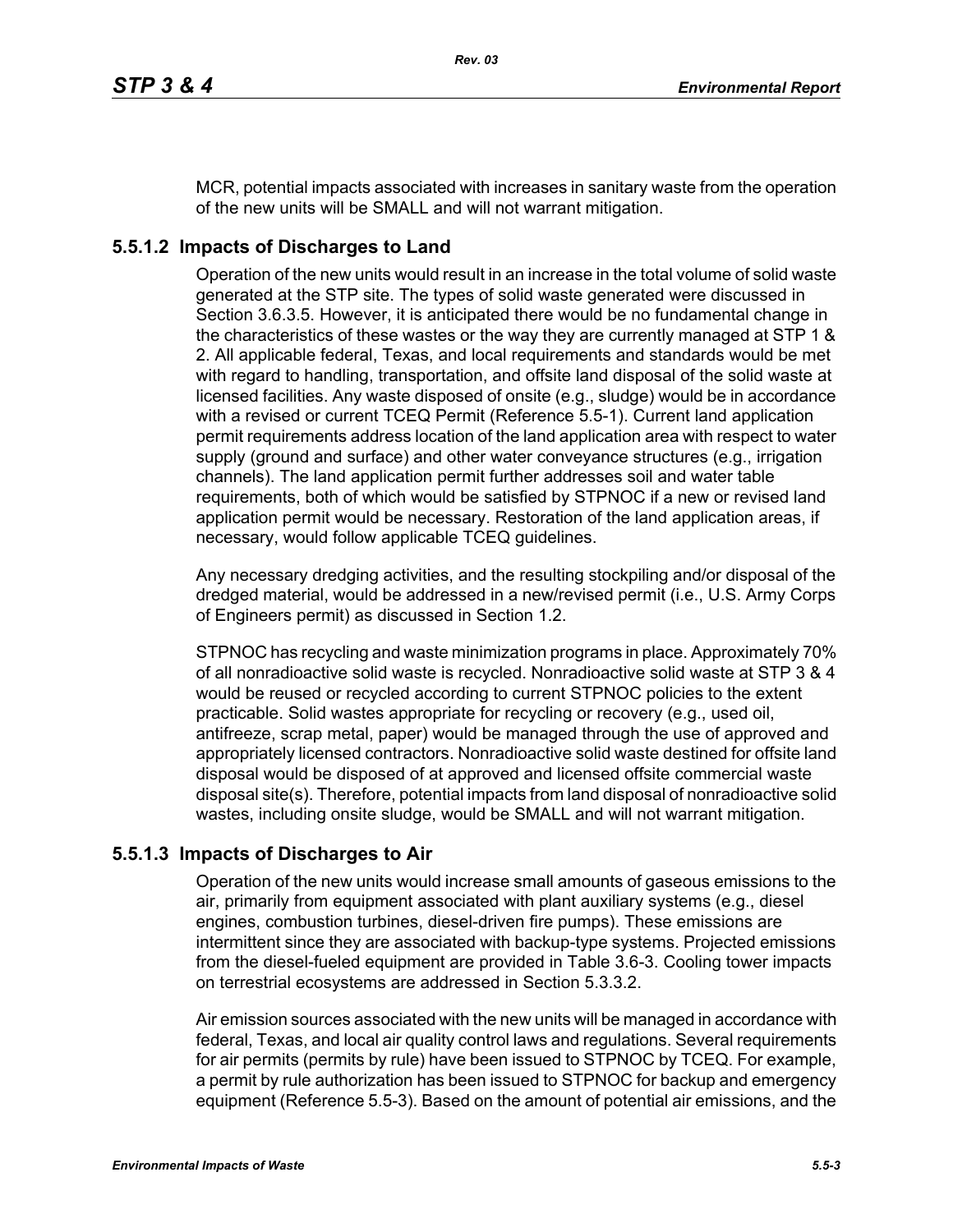intermittent nature of the potential emissions, impacts to air quality would be SMALL and will not warrant mitigation.

### **5.5.2 Mixed Waste Impacts**

The term ''mixed waste'' refers specifically to waste that is regulated as both radioactive waste and hazardous waste. Radioactive materials at nuclear power plants are regulated by the NRC under the Atomic Energy Act (AEA 1954). Hazardous wastes are regulated by the state of Texas, which is an EPA-authorized state (a state authorized by the EPA to regulate those portions of the federal act) under the Resource Conservation and Recovery Act of 1976 (RCRA).

Mixed waste generated on site is assessed based on the following laws and regulations. The radioactive component of mixed waste must satisfy the definition of Low Level Waste (LLW) in the Low-Level Radioactive Waste Policy Amendments Act (LLRWPAA) of 1985. The hazardous component must exhibit at least one of the hazardous waste characteristics identified in 40 CFR 261, Subpart C, or be listed as a hazardous waste under 40 CFR 261, Subpart D. Entities that generate, treat, store, or dispose of mixed wastes are subject to the requirements of the Atomic Energy Act, the Solid Waste Disposal Act of 1965, as amended by the RCRA in 1976, and the Hazardous and Solid Waste Amendments, which amended the RCRA in 1984. The federal agencies responsible for ensuring compliance with these statutes are the NRC and the EPA.

#### **5.5.2.1 Plant Systems Producing Mixed Waste**

Mixed waste contains hazardous waste and a low-level radioactive source, special nuclear material, or byproduct material. A 1990 survey by the NRC identifies the following types of mixed low-level waste at reactor facilities (Reference 5.5-4):

- **Naste oil from pumps and other equipment**
- Chlorinated fluorocarbons (CFC) resulting from cleaning, refrigeration, degreasing, and decontamination activities
- **Organic solvents, reagents, compounds, and associated materials such as rags** and wipes
- Metals such as lead from shielding applications and chromium from solutions and acids
- Metal-contaminated organic sludge and other chemicals
- **Aqueous corrosives consisting of organic and inorganic acids**

Nuclear power plants are not large generators of mixed waste. Proper chemical handling techniques and pre-job planning ensures that only small quantities of mixed waste will be generated by STP 3 & 4. The specific types and quantities of mixed waste that could be generated in new operating reactors are not available. However, each Advanced Boiling Water Reactor (ABWR) is estimated to generate a maximum of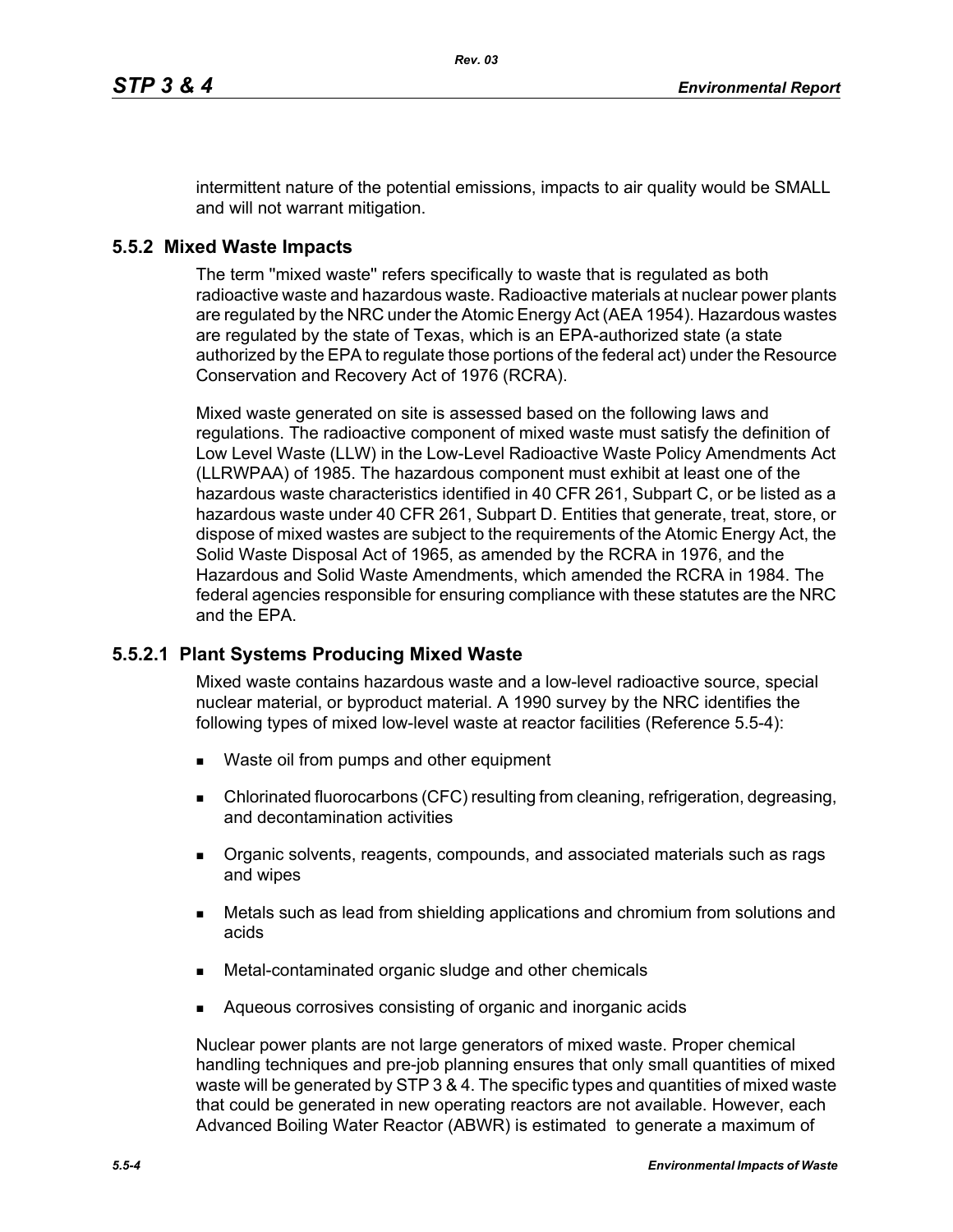approximately 474  $\text{m}^3$  per year (948  $\text{m}^3$  for two units - shipped) of solid LLW (Table 3.5-12). The two existing STP units generate approximately 530  $m<sup>3</sup>$  annually of LLW (Table 2.9-1). Each reactor is estimated to produce approximately 0.5  $\text{m}^3$ /year of mixed waste. However, the volume will more likely be zero, based on the current waste minimization practices used at the STP site which have resulted in no mixed waste generation over the past 5 years. STPNOC would manage mixed wastes generated at the new units in accordance with existing plant programs.

### **5.5.2.2 Mixed Waste Storage and Disposal Plans**

The volume of mixed waste could be reduced or eliminated by one or more of the following treatments before disposal: decay, stabilization, neutralization, filtration, or chemical or thermal destruction by an offsite vendor.

Some small quantities of mixed waste, if generated, would be temporarily stored on site due to the lack of treatment options or disposal sites, if necessary. For this reason, impacts resulting from occupational exposure to chemical hazards and radiological doses could be higher than otherwise expected. Occupational chemical and radiological exposures could occur during the testing of mixed wastes to determine if the constituents are chemically hazardous. In those cases, appropriate hazardous chemical control and radiological control measures would be applied.

#### **5.5.2.3 Environmental Impacts**

If mixed wastes are generated, minimal environmental impacts would result from storage or shipment of the mixed wastes. In the event of a mixed waste spill, emergency operating procedures (EOPs) would be implemented to limit any onsite impacts, in accordance with the STPEGS Integrated Spill Contingency Plan, which will be updated to reflect STP 3 & 4. In the event of a spill, properly trained emergency response personnel would maintain a current facility inventory on the types of waste, volumes, locations, hazards, control measures, and precautionary measures to be taken.

Generation and temporary storage of mixed waste can expose workers to hazards associated with the chemical component(s) of the mixed waste matrix from potential leaks and spills. STPNOC will implement appropriate procedures, if it becomes necessary to store mixed wastes, temporarily, on the site. These procedures could include proper labeling of containers, installation of fire detection and suppression equipment (if required), use of fences and locked gates, availability of emergency shower and eyewash facilities, posting of hazard signs, and regular inspections.

The existing emergency procedures will limit any onsite impacts. The impacts from the treatment, storage and disposal of mixed wastes generated by the new units will be SMALL and will not warrant mitigation.

Offsite shipment, treatment, and disposal options depend on the hazard levels and radiological characteristics of the mixed waste. Because personnel performing packaging and shipping could be exposed to radiation from the mixed waste, appropriate controls would be implemented to ensure that ALARA goals are not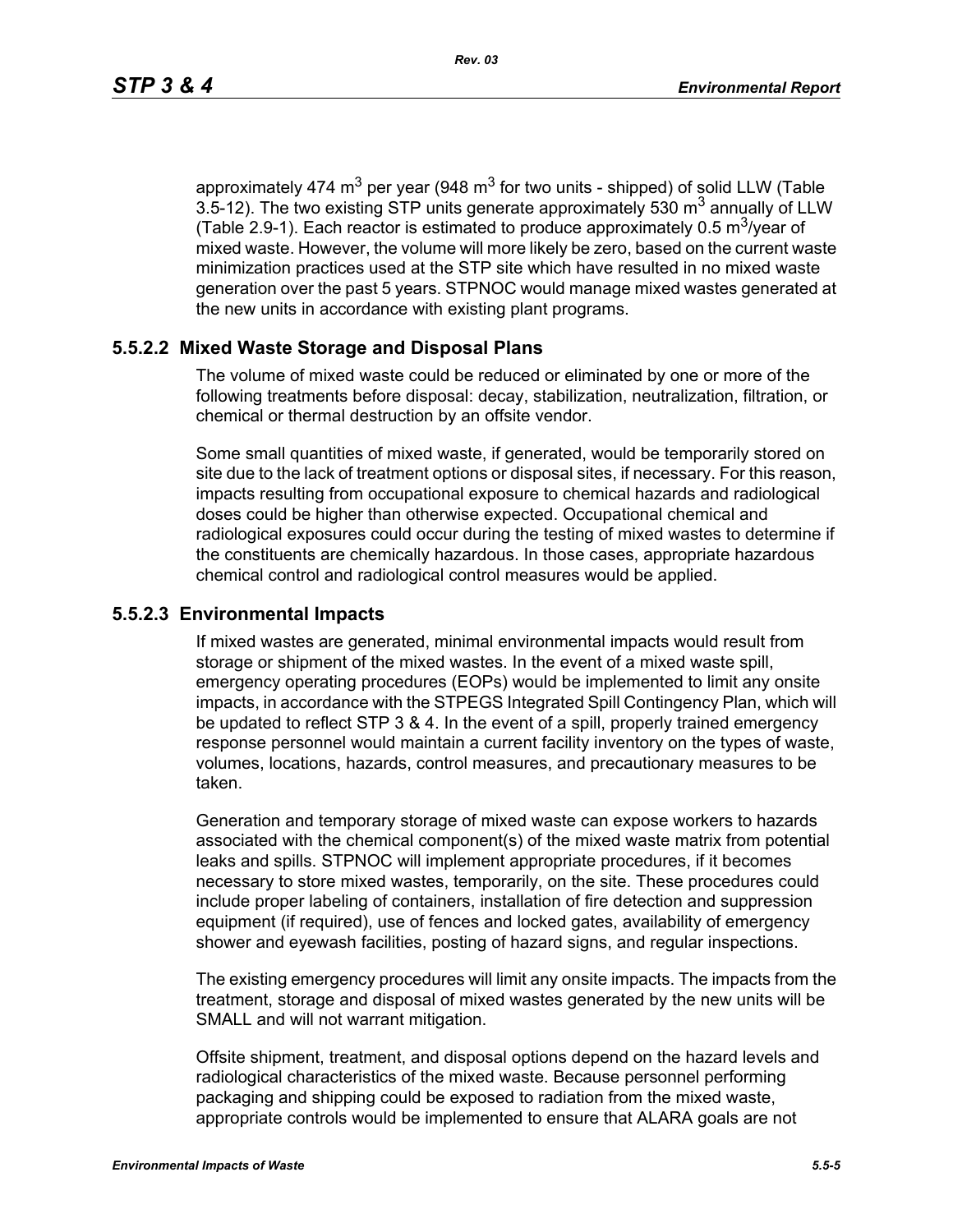*Rev. 03*

exceeded. EPA mandates that waste storage containers in temporary storage be inspected weekly and certain aboveground portions of hazardous waste storage tanks be inspected daily. The purpose of these inspections is to detect leakage from, or deterioration of containers (40 CFR 264). Waste inspection methods could include direct visual monitoring or remote monitoring for detecting leakage or deterioration. In addition, measures would be provided to promptly locate, segregate, and manage the leaking containers to mitigate the effects of mixed waste hazards.

STP 1 & 2 has not produced any mixed wastes for several years, and it is anticipated that little to no mixed waste would be produced at STP 3 & 4. Any impacts from the treatment, storage, and disposal of mixed wastes generated by STP 3 & 4 will be SMALL and will not warrant mitigation beyond what has been described in the previous paragraphs.

### **5.5.2.4 Waste Minimization Plan**

Primary importance would be placed on source reduction efforts to prevent pollution and to eliminate or reduce the generation of hazardous waste. Reducing the quantity, toxicity, or mobility of the hazardous waste before accumulation or disposal would be considered when prevention or recycling is not possible or practical. The existing STP site waste minimization plan currently in use at the site would be updated to apply to the new units.

## **5.5.3 Radioactive Waste (Low Level)**

It is estimated that two ABWRs will generate approximately 948 m3 of LLW annually, as described in Section 3.5.4. Onsite temporary storage facilities for LLW will be designed to minimize personnel exposures from waste waiting shipment. STPNOC will conform to NRC and EPA requirements and guidelines which ensure that LLW is temporarily stored in facilities that are designed and operated properly and that public health and safety and the environment are adequately protected. These requirements and guidelines include the following:

- The amount and activity of material allowed in a storage facility and the shielding used also should be controlled by the dose rate criteria for both the occupational exposures at the site boundary and any adjacent offsite areas. Direct radiation and effluent limits are restricted by 10 CFR Part 20 and 40 CFR Part 190. The exposure limits given in 10 CFR 20.1301 apply to unrestricted areas.
- **EXECONTER CONTER CONTER 15 IN A STARK IS CONTER** CONTERNATION **CONTERNATION** CONTERNATION CONTERNATION **CONTERNATION** corrosion within the container. After a period of storage, the subsequent transportation and disposal should not cause a container breach.
- Gases generated from organic materials in waste packages should be evaluated periodically with respect to container breach. After a period of storage, the subsequent transportation and disposal should not cause a container breach.
- High-activity resins should not be stored more than one year unless they are in containers with special vents.